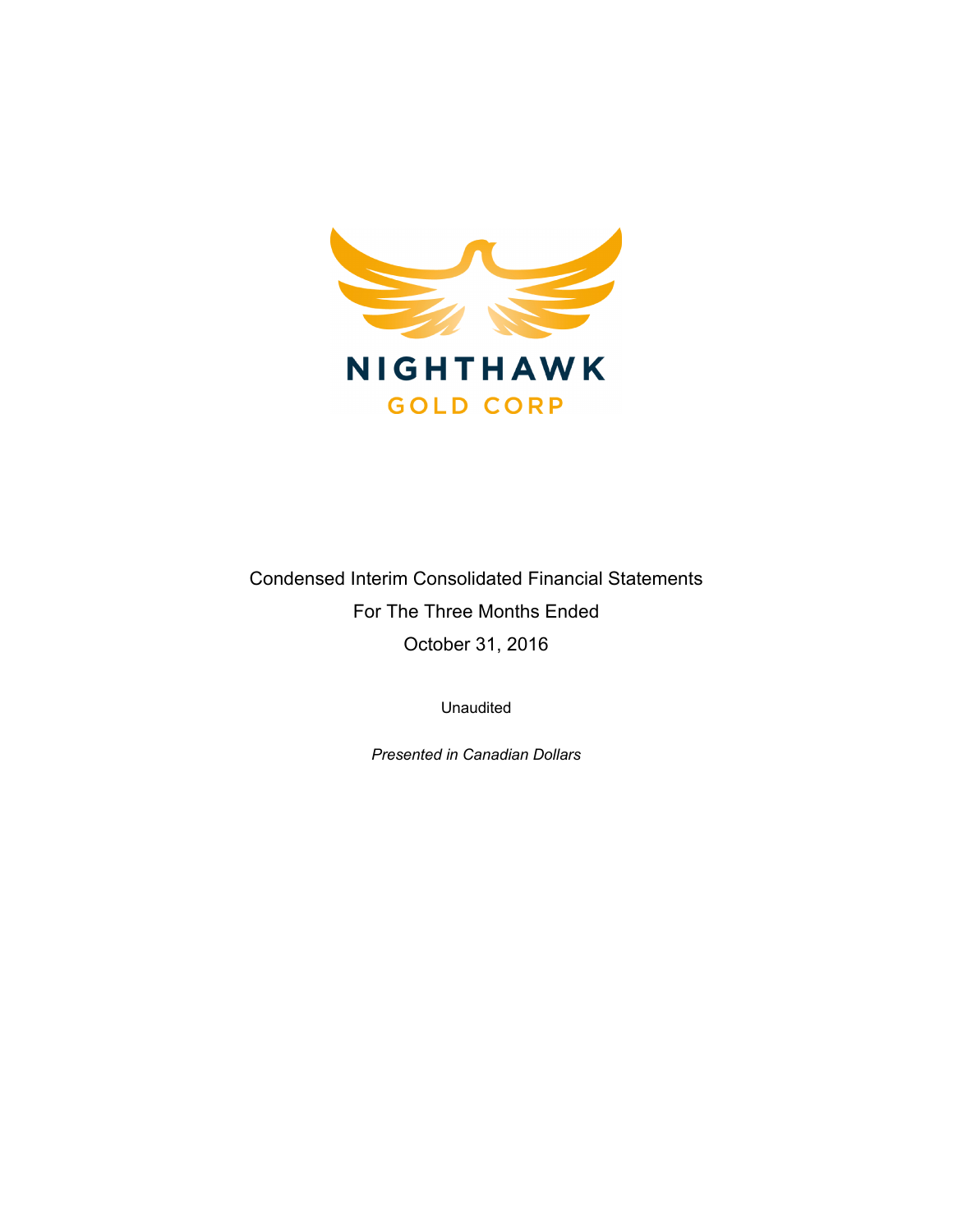

December 29, 2016

### **MANAGEMENT'S RESPONSIBILITY FOR THE CONSOLIDATED FINANCIAL STATEMENTS**

The accompanying condensed interim consolidated financial statements of Nighthawk Gold Corp. ("**Nighthawk**") are the responsibility of the Board of Directors and executive management. The unaudited condensed interim consolidated financial statements have been prepared by management, on behalf of the Board of Directors, in accordance with International Financial Reporting Standards ("**IFRS**") as issued by the International Accounting Standards Board. These unaudited condensed interim consolidated financial statements do not include all of the disclosures required for annual consolidated financial statements and therefore should be read in conjunction with Nighthawk's audited annual consolidated financial statements and notes thereto for the year ended July 31, 2016. These unaudited condensed interim consolidated financial statements follow the same significant accounting policies and methods of application as those included in Nighthawk's most recent audited annual consolidated financial statements, except as described in note 3. Management acknowledges responsibility for the preparation and presentation of the consolidated financial statements, including responsibility for significant accounting judgments and estimates and the choice of accounting principles and methods that are appropriate to Nighthawk's circumstances. In the opinion of management, the unaudited condensed interim consolidated financial statements have been prepared within acceptable limits of materiality and are in accordance with International Accounting Standard 34, Interim Financial Reporting using accounting policies consistent with IFRS appropriate in the circumstances.

Management has established processes, which are in place to provide it sufficient knowledge to support management representations that it has exercised reasonable diligence that (i) the unaudited condensed interim consolidated financial statements do not contain any untrue statement of material fact or omit to state a material fact required to be stated or that is necessary to make a statement not misleading in light of the circumstances under which it is made, as of the date of, and for the periods presented by, the unaudited condensed interim consolidated financial statements and (ii) the unaudited condensed interim consolidated financial statements fairly present in all material respects the financial condition, results of operations and cash flows of Nighthawk, as of the date of and for the period presented by the unaudited condensed interim consolidated financial statements.

The Board of Directors is responsible for reviewing and approving the consolidated financial statements and for ensuring that management fulfills its financial reporting responsibilities. An Audit Committee assists the Board of Directors in fulfilling this responsibility. The Audit Committee meets with management to review the internal controls over the financial reporting process, the consolidated financial statements and the auditors' report. The Audit Committee also reviews Nighthawk's Management's Discussion and Analysis to ensure that the financial information reported therein is consistent with the information presented in the consolidated financial statements. The Audit Committee reports its findings to the Board of Directors for its consideration in approving the consolidated financial statements for issuance to the shareholders.

Management recognizes its responsibility for conducting Nighthawk's affairs in compliance with established financial standards, and applicable laws and regulations, and for maintaining proper standards of conduct for its activities.

(Signed) *"Dr. Michael Byron"* (Signed) *"Michael Leskovec"* Dr. Michael Byron President & Chief Executive Officer

Michael Leskovec Chief Financial Officer

#### **AUDITOR INVOLVEMENT**

The accompanying unaudited condensed interim consolidated financial statements of Nighthawk have been prepared by and are the responsibility of management. The unaudited condensed interim consolidated financial statements as at and for the three months ended October 31, 2016 have not been reviewed by Nighthawk's auditors.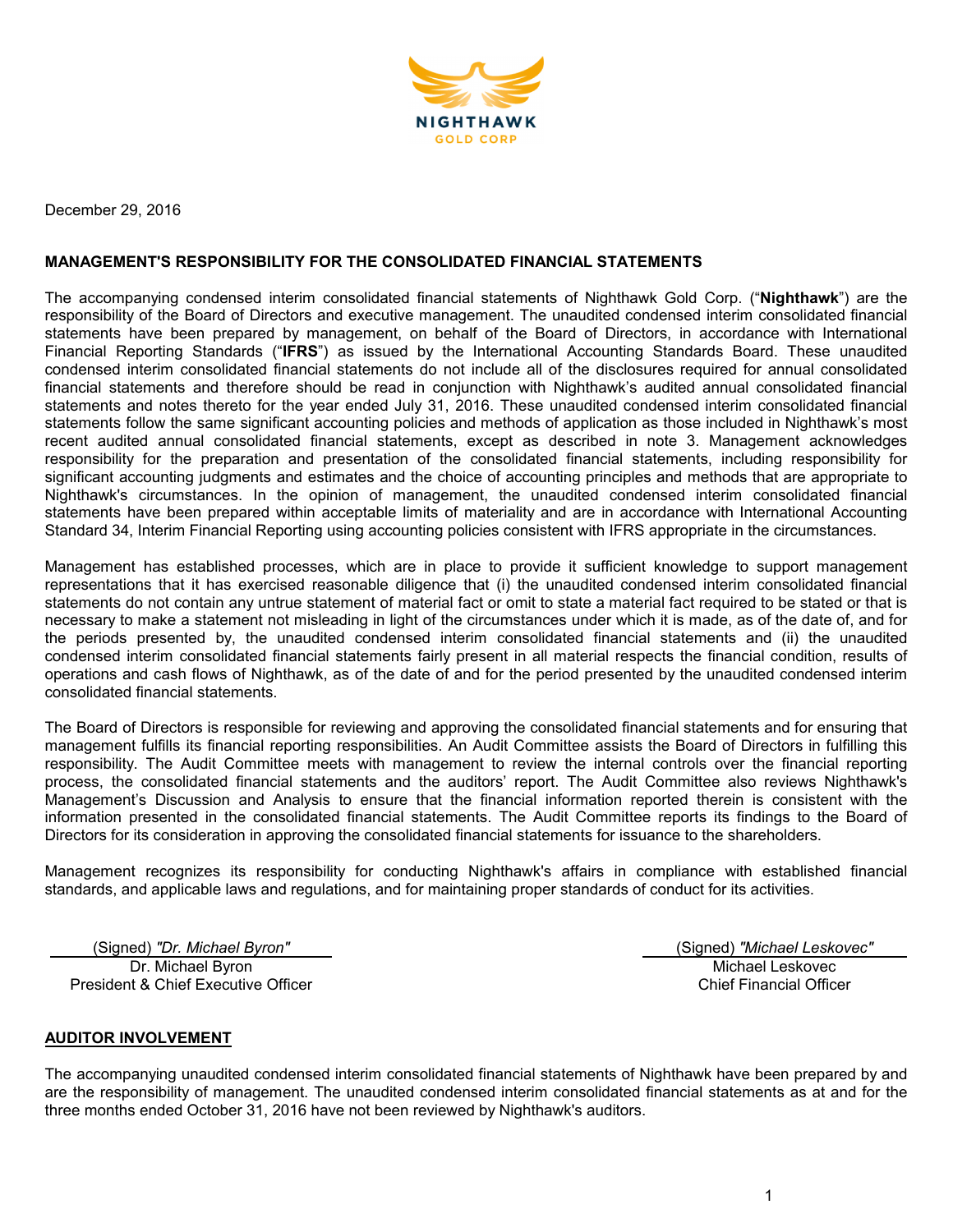

# **NIGHTHAWK GOLD CORP. CONSOLIDATED STATEMENTS OF FINANCIAL POSITION**

Presented in Canadian Dollars

| As at                                                                                        | October 31,<br>2016 | <b>July 31,</b><br>2016 |
|----------------------------------------------------------------------------------------------|---------------------|-------------------------|
|                                                                                              | (Unaudited)         | (Audited)               |
| <b>ASSETS</b>                                                                                |                     |                         |
| <b>Current Assets</b>                                                                        |                     |                         |
| Cash                                                                                         | \$<br>4,630,594 \$  | 8,199,849               |
| Amounts receivable                                                                           | 484,716             | 267,069                 |
| Prepaid expenses and supplies                                                                | 483,926             | 516,588                 |
|                                                                                              | 5,599,236           | 8,983,506               |
| <b>Non-current Assets</b>                                                                    |                     |                         |
| Restricted cash (note 5)                                                                     | 4,479,000           | 4,479,000               |
| Exploration and evaluation assets (note 6)                                                   | 41,502,889          | 39,353,425              |
|                                                                                              | 45,981,889          | 43,832,425              |
|                                                                                              | \$<br>51,581,125 \$ | 52,815,931              |
| <b>LIABILITIES</b><br><b>Current Liabilities</b><br>Accounts payable and accrued liabilities | \$<br>232,916 \$    | 1,485,950               |
| <b>Non-current Liabilities</b>                                                               |                     |                         |
| Flow-through share premium liability                                                         | 1,250,000           | 1,250,000               |
| Provision for service obligation (note 7)                                                    | 3,012,314           | 3,012,314               |
| Reclamation provision (note 8)                                                               | 401,150             | 401,150                 |
| Deferred income tax liability                                                                | 2,288,290           | 2,288,290               |
|                                                                                              | 6,951,754           | 6,951,754               |
| <b>SHAREHOLDERS' EQUITY</b>                                                                  |                     |                         |
| Share capital (note 9(a))                                                                    | 53,460,187          | 53,168,940              |
| Warrants and broker warrants (note 9(b))                                                     | 23,938              | 32,643                  |
| Share-based payment reserve (note 9(c))                                                      | 9,967,173           | 9,978,865               |
| <b>Accumulated deficit</b>                                                                   | (19, 054, 843)      | (18, 802, 221)          |
|                                                                                              | 44,396,455          | 44,378,227              |
|                                                                                              | \$<br>51,581,125 \$ | 52,815,931              |

# **Subsequent Events** *(note 14)*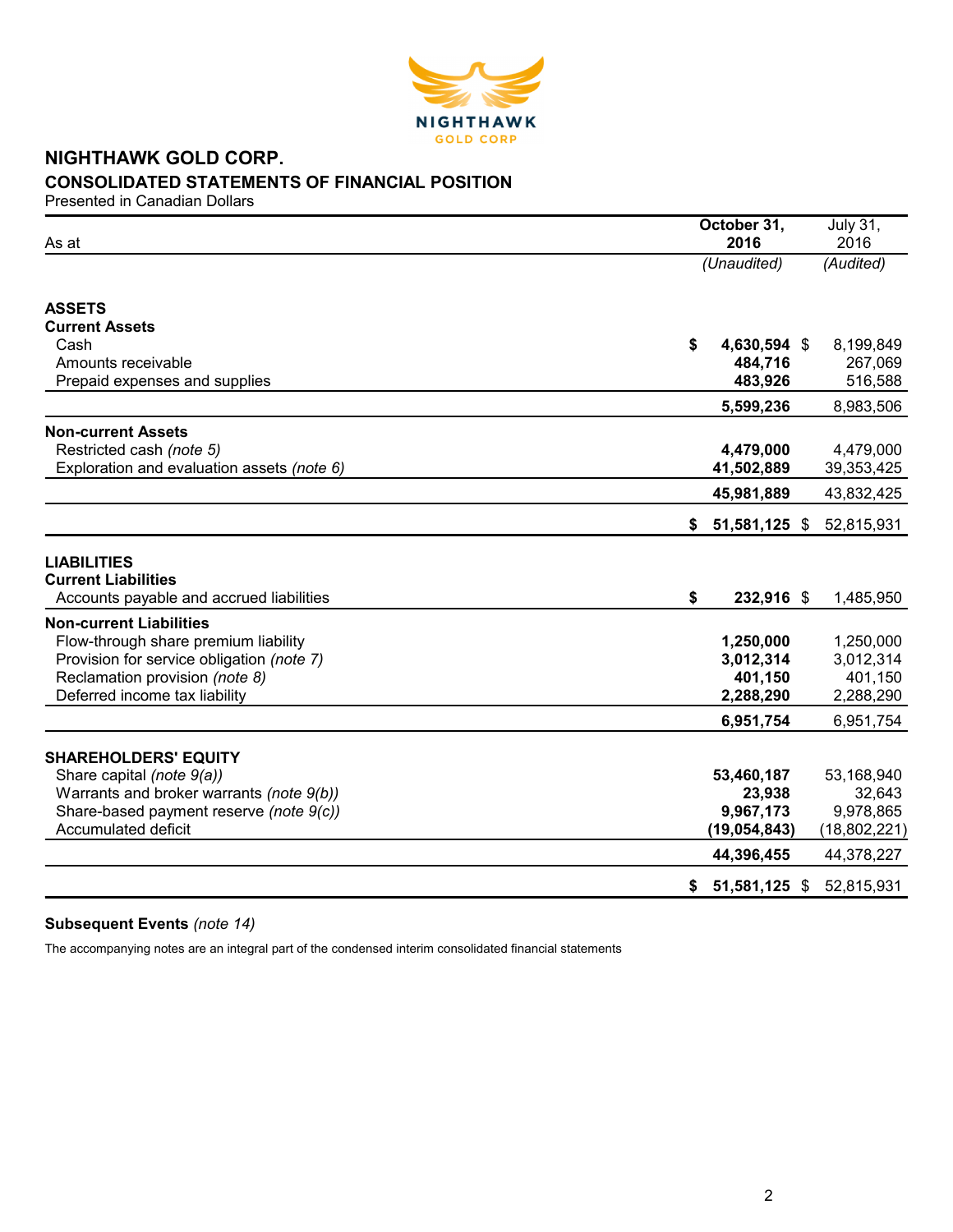

# **NIGHTHAWK GOLD CORP.**

# **CONDENSED INTERIM CONSOLIDATED STATEMENTS OF COMPREHENSIVE LOSS**

Presented in Canadian Dollars Unaudited

| For the three months ended October 31, | 2016                  | 2015      |
|----------------------------------------|-----------------------|-----------|
| <b>Expenses</b>                        |                       |           |
| Salaries, director and consulting fees | \$<br>88,021 \$       | 101,258   |
| Regulatory and shareholder information | 49,456                | 905       |
| Professional fees                      | 40,493                | 19,411    |
| Office and administration              | 27,546                | 10,461    |
| Travel                                 | 16,879                | 2,290     |
| Stock-based compensation (note 9(c))   | 38,978                |           |
|                                        | 261,373               | 134,325   |
| Other income (expense)                 |                       |           |
| Interest income                        | 8,751                 | 36,160    |
| Net loss and comprehensive loss        | \$<br>$(252, 622)$ \$ | (98, 165) |
| Net loss per share (note 10):          |                       |           |
| <b>Basic and fully diluted</b>         | \$<br>$Nil$ \$        | Nil       |
|                                        |                       |           |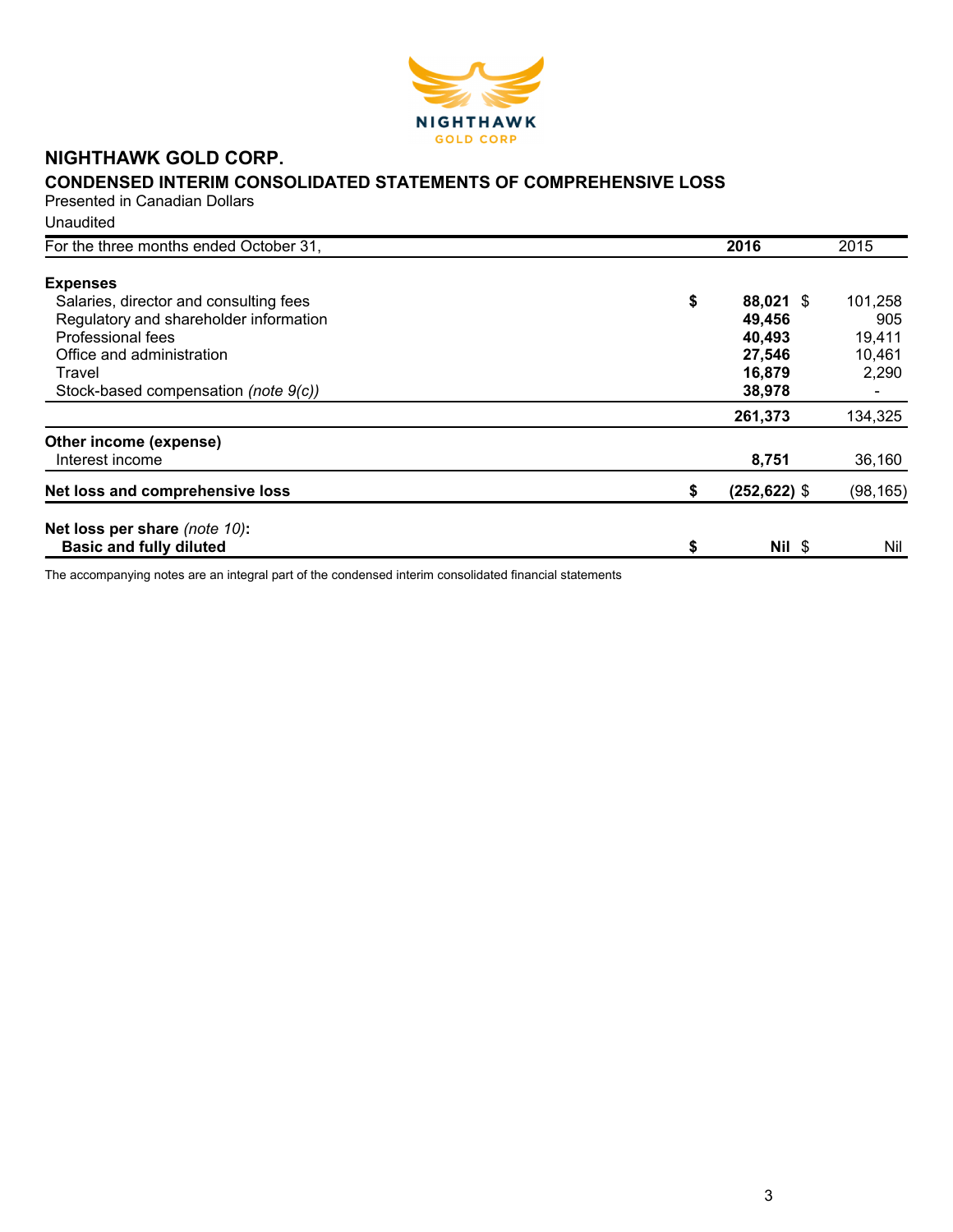

# **NIGHTHAWK GOLD CORP. CONSOLIDATED STATEMENTS OF CHANGES IN SHAREHOLDERS' EQUITY**

Presented in Canadian Dollars

Unaudited

|                                                                   | Share capital | <b>Warrants and</b><br>broker warrants | Share-based<br>payment reserve | <b>Accumulated</b><br>deficit | <b>Total equity</b> |
|-------------------------------------------------------------------|---------------|----------------------------------------|--------------------------------|-------------------------------|---------------------|
| Balance at July 31, 2015                                          | 39,255,662    | 1,496,523<br>S                         | 7,649,204<br>S                 | (10, 255, 111)<br>S.          | 38,146,278          |
| Net loss for the period                                           |               |                                        |                                | (98, 165)                     | (98, 165)           |
| Balance at October 31, 2015                                       | 39,255,662    | 1,496,523                              | 7,649,204                      | (10, 353, 276)                | 38,048,113          |
| Issuance of shares on acquisition of Superior Copper              | 9,228,571     |                                        |                                |                               | 9,228,571           |
| Issuance of shares, net of cash share issuance costs of \$226,807 | 5,773,193     |                                        |                                |                               | 5,773,193           |
| Flow-through share premium                                        | (1,250,000)   |                                        |                                |                               | (1,250,000)         |
| Tax effect of share issue costs                                   | 56,702        |                                        |                                |                               | 56,702              |
| Fair value of warrants issued                                     |               | 37,646                                 |                                |                               | 37,646              |
| Issuance of common shares on exercise of warrants                 | 60,000        |                                        |                                |                               | 60,000              |
| Issuance of common shares on exercise of stock options            | 38,992        |                                        |                                |                               | 38,992              |
| Fair value of warrants and stock options transferred on exercise  | 5,820         | (4,352)                                | (1,468)                        |                               |                     |
| Expiry of warrants and broker warrants                            |               | (1,497,174)                            | 1,497,174                      |                               |                     |
| Stock-based compensation (note 9(c))                              |               |                                        | 833,955                        |                               | 833,955             |
| Net loss for the period                                           |               |                                        |                                | (8,448,945)                   | (8, 448, 945)       |
| Balance at July 31, 2016                                          | 53,168,940    | 32,643                                 | 9,978,865                      | (18, 802, 221)                | 44,378,227          |
| Issuance of common shares on exercise of warrants                 | 120,000       |                                        |                                |                               | 120,000             |
| Issuance of common shares on exercise of stock options            | 111,872       |                                        |                                |                               | 111,872             |
| Fair value of warrants and stock options transferred on exercise  | 59,375        | (8,705)                                | (50, 670)                      |                               |                     |
| Stock-based compensation (note 9(c))                              |               |                                        | 38,978                         |                               | 38,978              |
| Net loss for the period                                           |               |                                        |                                | (252, 622)                    | (252, 622)          |
| <b>Balance at October 31, 2016</b><br>\$                          | 53,460,187    | \$<br>23,938                           | 9,967,173<br>\$                | (19,054,843)<br>\$            | 44,396,455<br>S.    |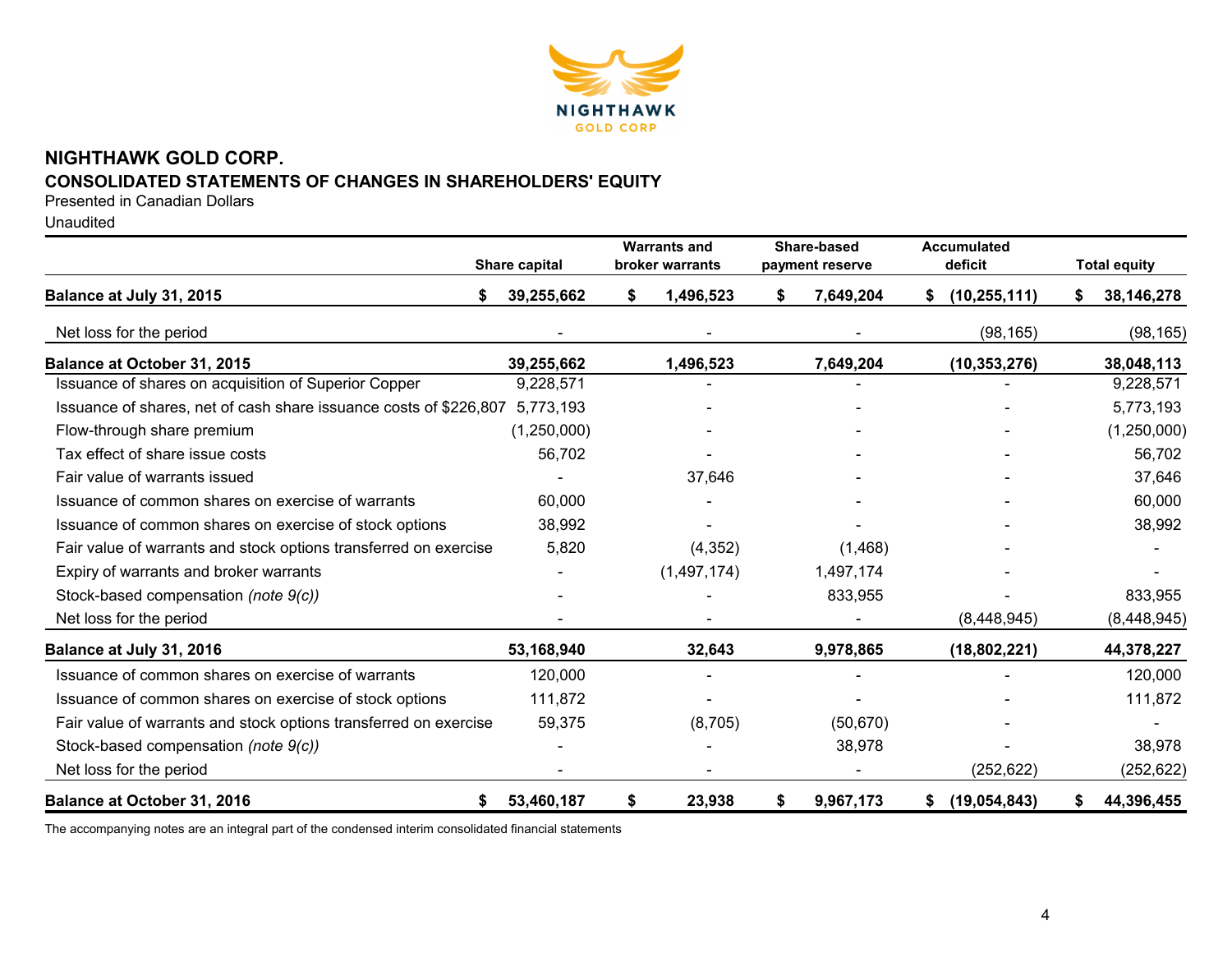

# **NIGHTHAWK GOLD CORP. CONDENSED INTERIM CONSOLIDATED STATEMENTS OF CASH FLOWS**

Presented in Canadian Dollars

**Unaudited** 

| For the three months ended October 31,   | 2016                  | 2015          |
|------------------------------------------|-----------------------|---------------|
| Cash provided by (used in)               |                       |               |
| <b>Operations</b>                        |                       |               |
| Net loss for the period                  | \$<br>$(252, 622)$ \$ | (98, 165)     |
| Items not involving cash:                |                       |               |
| Stock-based compensation                 | 38,978                |               |
| Change in non-cash working capital:      |                       |               |
| Amounts receivable                       | (217, 647)            | (118, 584)    |
| Prepaid expenses and supplies            | 32,662                | 218,306       |
| Accounts payable and accrued liabilities | (1, 253, 034)         | 600,118       |
|                                          | (1,651,663)           | 601,675       |
| <b>Financing</b>                         |                       |               |
| Exercise of warrants                     | 120,000               |               |
| Exercise of stock options                | 111,872               |               |
|                                          | 231,872               |               |
| Investing                                |                       |               |
| Exploration and evaluation costs         | (2, 132, 080)         | (1,323,017)   |
| Acquisition costs                        | (17, 384)             | (32, 595)     |
|                                          | (2, 149, 464)         | (1, 355, 612) |
| Decrease in cash                         | (3, 569, 255)         | (753, 937)    |
| Cash, beginning of period                | 8,199,849             | 1,502,002     |
| Cash, end of period                      | \$<br>4,630,594 \$    | 748,065       |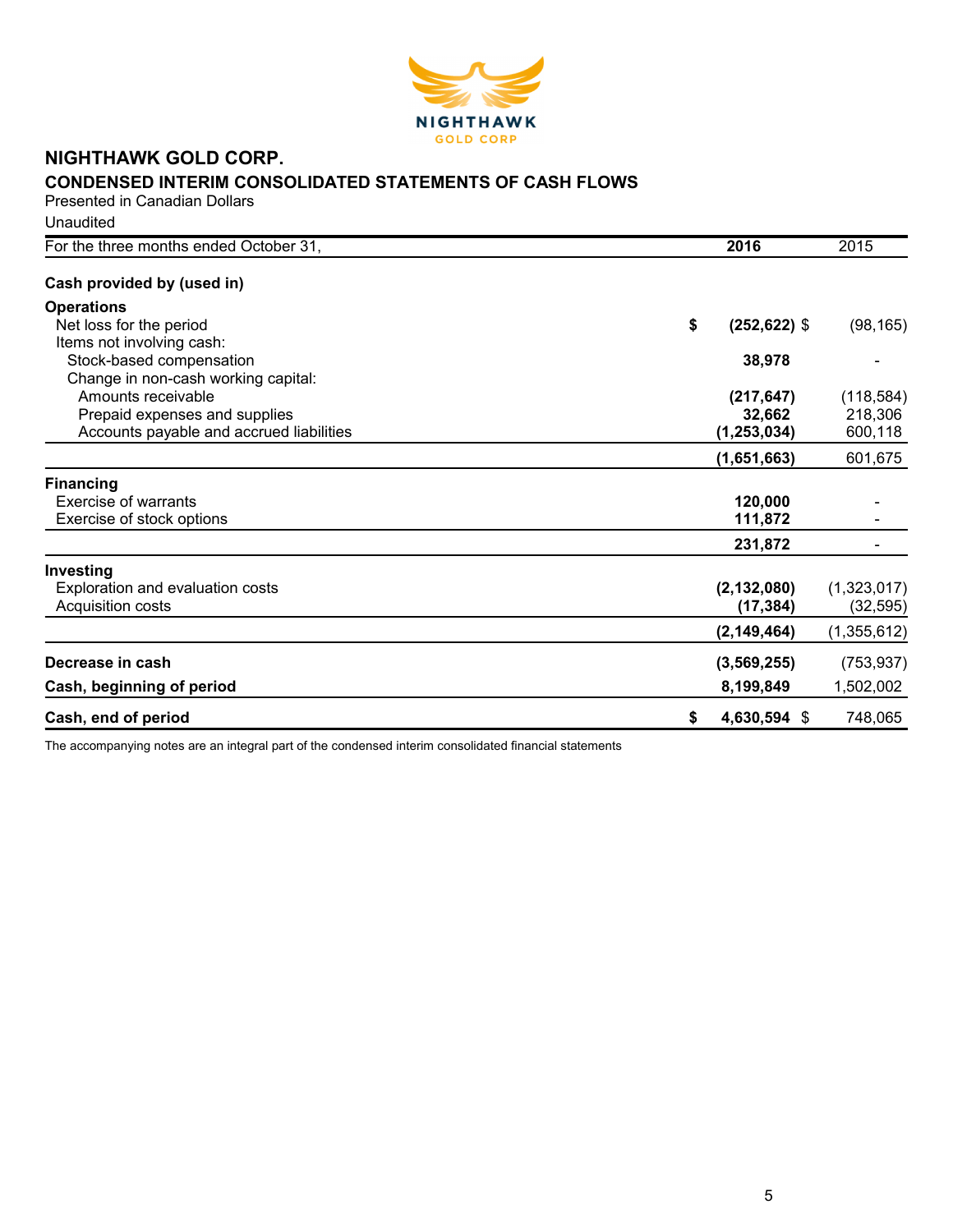

**Unaudited** 

For the three months ended October 31, 2016

# **1. NATURE OF OPERATIONS**

Nighthawk Gold Corp. ("**Nighthawk**" or the "**Company**") was incorporated on January 8, 2004 under the Business Corporations Act (Ontario) and is a publicly listed Canadian junior resource company with exploration and evaluation assets in Canada. Nighthawk is engaged in the identification, acquisition, exploration and evaluation of gold properties, is listed on the TSX Venture Exchange ("**TSXV**"), and trades under the symbol NHK. To date, Nighthawk has not earned any revenue from operations. The Company's registered office is located at Suite 301, 141 Adelaide Street West, Toronto, Ontario, Canada, M5H 3L5.

The unaudited condensed interim consolidated financial statements for the three months ended October 31, 2016 have been approved for issue by the Board of Directors on December 29, 2016.

Nighthawk is in the exploration stage and is subject to risks and challenges similar to companies in a comparable stage. These risks include, but are not limited to, the challenges of securing adequate capital in view of exploration, development and operational risks inherent in the mining industry; changes in government policies and regulations; the ability to obtain the necessary environmental permitting; challenges in future profitable production or, alternatively Nighthawk's ability to dispose of its exploration and evaluation assets on an advantageous basis; as well as global economic, precious and base metal price volatility; all of which are uncertain.

These unaudited condensed interim consolidated financial statements do not include all of the disclosures required for annual financial statements and therefore should be read in conjunction with Nighthawk's audited annual consolidated financial statements and notes thereto for the year ended July 31, 2016. These unaudited condensed interim consolidated financial statements follow the same significant accounting policies and methods of application as those included in Nighthawk's most recent audited annual consolidated financial statements.

# **2. BASIS OF PRESENTATION**

These unaudited condensed interim consolidated financial statements have been prepared in accordance with IAS 34 - Interim Financial Reporting on the basis of International Financial Reporting Standards ("**IFRS**") and interpretations as approved by the International Accounting Standards Board ("**IASB**") and are presented in Canadian dollars.

These unaudited condensed interim consolidated financial statements have been prepared on a going concern basis, under the historical cost convention, except fair value through profit and loss assets which are carried at fair value, and have been prepared using the accrual basis of accounting except for cash flow information.

The unaudited condensed interim consolidated statement of cash flows shows the changes in cash arising during the year from operating activities, investing activities and financing activities.

The cash flows from operating activities are determined by using the indirect method. Net loss is therefore adjusted by non-cash items, such as deferred tax expenses (recoveries), stock-based compensation, write-down of exploration and evaluation assets, flow-through share premium, accretion expense, as well as changes from amounts receivable, prepaid expenses and supplies, and accounts payable and accrued liabilities. In addition, all income and expenses from cash transactions that are attributable to investing or financing activities are eliminated. The cash flows from investing and financing activities are determined by using the direct method.

# **3. SIGNIFICANT ACCOUNTING POLICIES**

The financial framework and accounting policies applied in the preparation of these unaudited condensed interim consolidated financial statements are consistent with those as disclosed in its most recently completed audited annual consolidated financial statements for the year ended July 31, 2016.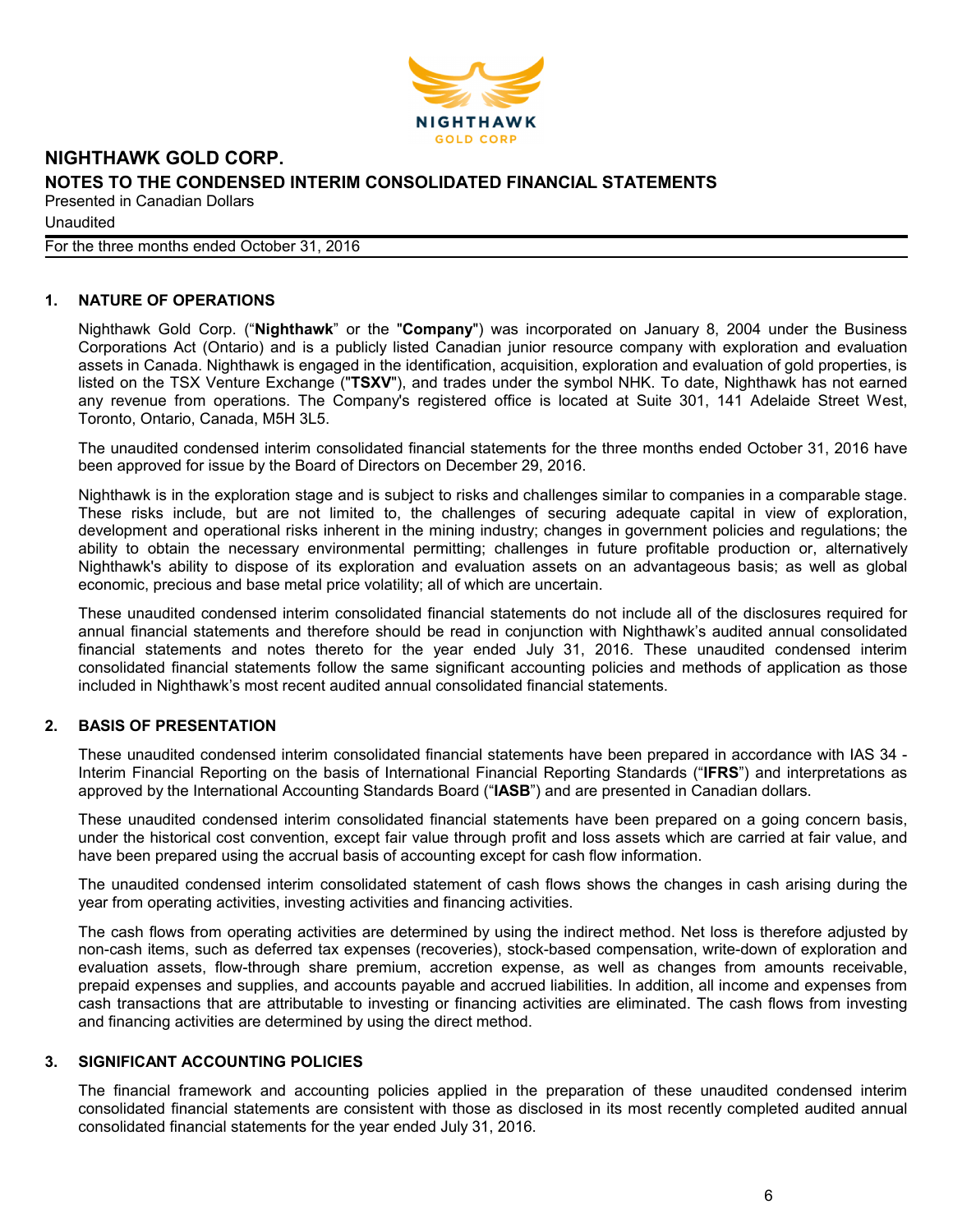

**Unaudited** 

For the three months ended October 31, 2016

# **3. SIGNIFICANT ACCOUNTING POLICIES (continued)**

#### **(a) Basis of Consolidation**

The unaudited condensed interim consolidated financial statements comprise the accounts of Nighthawk and the assets, liabilities, revenues and expenses of its wholly-owned and controlled subsidiaries, Superior Copper Corporation and Golden Sierra Inc. Golden Sierra Inc. was inactive during the three months ended October 31, 2016.

#### **(b) Changes in Accounting Policies**

The Company did not adopt any new accounting policies during the three months ended October 31, 2016.

#### **(c) Recent Accounting Pronouncements**

Certain pronouncements were issued by the IASB are mandatory for accounting periods after October 31, 2016 or later periods. Many are not applicable or do not have a significant impact to Nighthawk and have been excluded from the discussion below. The following have not yet been adopted and are being evaluated to determine their impact on Nighthawk.

- (i) IFRS 9, *Financial Instruments*, ("**IFRS 9**") was issued by the IASB in October 2010 and will replace IAS 39, *Financial Instruments: Recognition and Measurement* ("**IAS 39**"). IFRS 9 uses a single approach to determine whether a financial asset is measured at amortized cost or fair value, replacing the multiple rules in IAS 39. The approach in IFRS 9 is based on how an entity manages its financial instruments in the context of its business model and the contractual cash flow characteristics of the financial assets. Most of the requirements in IAS 39 for classification and measurement of financial liabilities were carried forward unchanged to IFRS 9. The new standard also requires a single impairment method to be used, replacing the multiple impairment methods in IAS 39. IFRS 9 is effective for annual periods beginning on or after January 1, 2018. Nighthawk will evaluate the impact of adopting IFRS 9 on its consolidated financial statements, including the possibility of early adoption in future periods.
- (ii) IFRS 15, issued in May 2014, will specify how and when entities recognize, measure, and disclose revenue. The standard will supersede all current standards dealing with revenue recognition, including IAS 11 Construction Contracts, IAS 18 Revenue, IFRIC 13 Customer Loyalty Programmes, IFRIC 15 Agreements for the Construction of Real Estate, IFRIC 18 Transfers of Assets from Customers, and SIC 31 Revenue – Barter Transactions Involving Advertising Services. IFRS 15 is effective for annual periods beginning on or after January 1, 2018.
- (iii) In January 2016, the International Accounting Standards Board (IASB) issued a new International Financial Reporting Standard (IFRS) on lease accounting which was incorporated into Part I of the CPA Canada Handbook – Accounting by the Accounting Standards Board (AcSB) in June 2016. IFRS 16 supersedes IAS 17 Leases, IFRIC 4 Determining Whether an Arrangement Contains a Lease, SIC-15 Operating Leases - Incentives and SIC-27 Evaluating the Substance of Transactions Involving the Legal Form of a Lease. IFRS 16 introduces a single lessee accounting model that requires a lessee to recognize assets and liabilities for all leases with a term of more than 12 months, unless the underlying asset is of low value. Lease assets and liabilities are initially recognized on a present value basis and subsequently, similarly to other non-financial assets and financial liabilities, respectively. The lessor accounting requirements are substantially unchanged and, accordingly, continue to require classification and measurement as either operating or finance leases. The new standard also introduces detailed disclosure requirements for both the lessee and lessor. The new standard is effective for annual periods beginning on or after January 1, 2019. Earlier application is permitted for entities that also apply IFRS 15 Revenue from Contracts with Customers.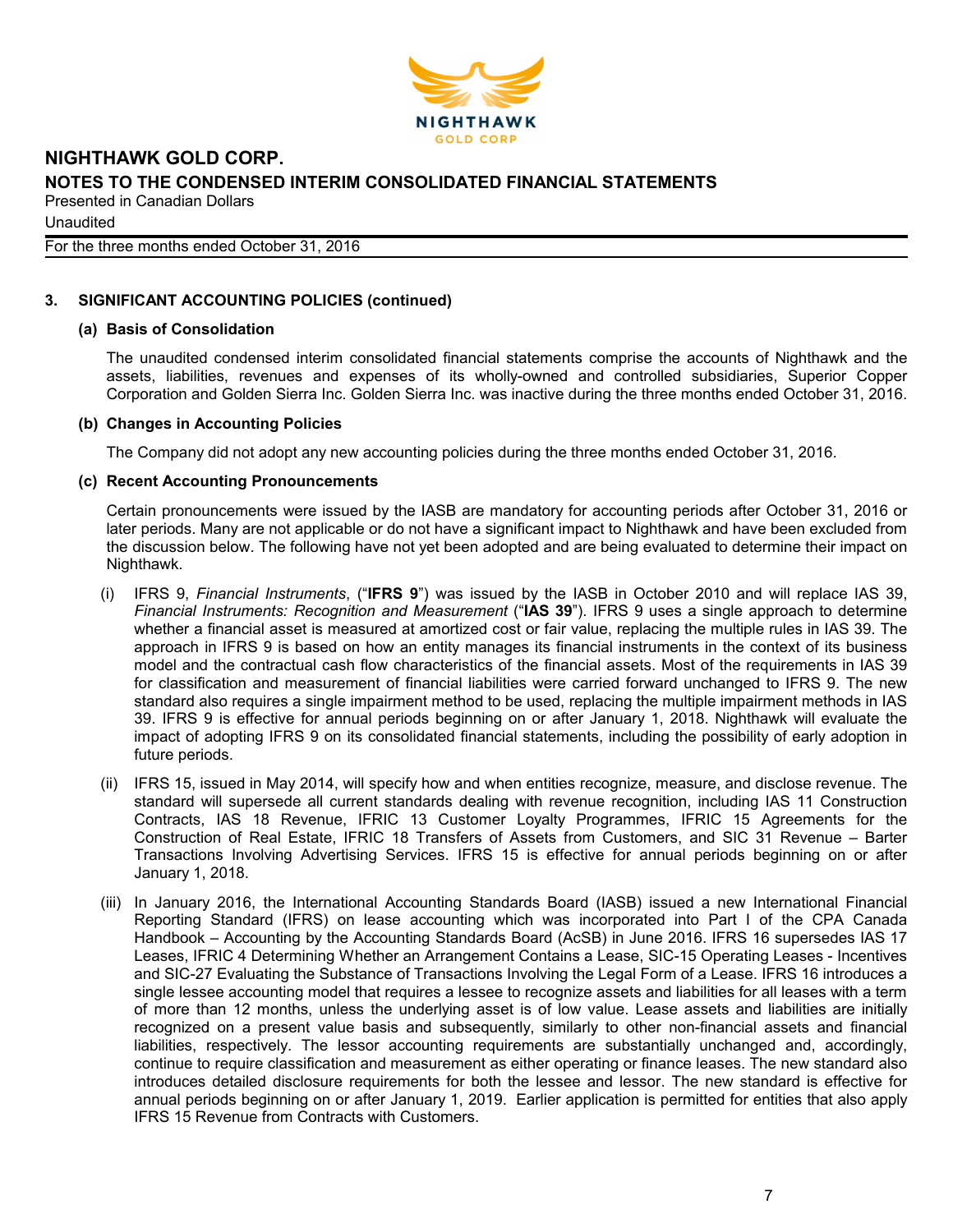

**Unaudited** 

For the three months ended October 31, 2016

# **4. CRITICAL ACCOUNTING ESTIMATES AND SIGNIFICANT JUDGEMENTS**

The preparation of these consolidated financial statements requires management to make certain estimates and assumptions that affect the reported amounts of assets and liabilities at the date of the financial statements and reported amounts of revenues and expenses during the reporting period. Actual outcomes could differ from these estimates. These consolidated financial statements include estimates which, by their nature, are uncertain. The impacts of such estimates are pervasive throughout the consolidated financial statements, and may require accounting adjustments based on future occurrences. Revisions to accounting estimates are recognized in the period in which the estimate is revised and future periods if the revision affects both current and future periods. These estimates are based on historical experience, current and future economic conditions and other factors, including expectations of future events that are believed to be reasonable under the circumstances.

Significant assumptions about the future and other sources of estimation and judgemental uncertainty that management has made at the consolidated statement of financial position reporting date, that could result in a material adjustment to the carrying amounts of assets and liabilities, in the event that actual results differ from assumptions made, relate to, but are not limited to, the following:

- (i) Nighthawk assesses the carrying value of exploration and evaluation assets at each reporting period to determine whether any indication of impairment exists. When an impairment exists, the calculation of recoverable amount requires the use of estimates and assumptions such as long-term commodity prices, discount rates, recoverable metals, and operating performance;
- (ii) the calculation of the fair value of warrants, broker warrants and stock options issued by Nighthawk requires the use of estimates of inputs in the Black-Scholes option pricing valuation model;
- (iii) the calculation of the reclamation liability and provision for service obligation, being the present value of the estimated costs to restore the properties is discounted at rates which reflect current market assessments and the risks specific to the liability. The calculation requires management to estimate the total restoration costs, timing of remediation and an appropriate discount rate; and
- (iv) valuation of deferred income taxes.

# **5. RESTRICTED CASH**

During the year ended July 31, 2011, Nighthawk posted two irrevocable standby letters of credit with a Canadian chartered bank in the amount of \$401,000 (collectively, the "**Permit LOC's**") to provide security under its land use permit and water access licence for the existing reclamation work associated with the Damoti Reclamation Obligation *(notes 6 and 8)* as well as with its exploration activities relating to the Indin Lake Gold Property in the Northwest Territories, Canada. In March 2012, Nighthawk posted additional security of \$78,000 (the "**Additional Security**") upon receiving approval on its updated land use permit, which was submitted to support its expanded exploration activities on its Indin Lake Gold Property. The updated land use permit and the water access licence are valid until February 2019. The Permit LOC's are secured by guaranteed investment certificates (the "**Permit GIC's**") at a Canadian chartered bank for the same amount. The Permit GIC's and the Additional Security may be recovered by Nighthawk at expiration of the land use permit and water access licence in absence of any environmental disturbances provided Nighthawk carries out activities to satisfy the Damoti Reclamation Obligation.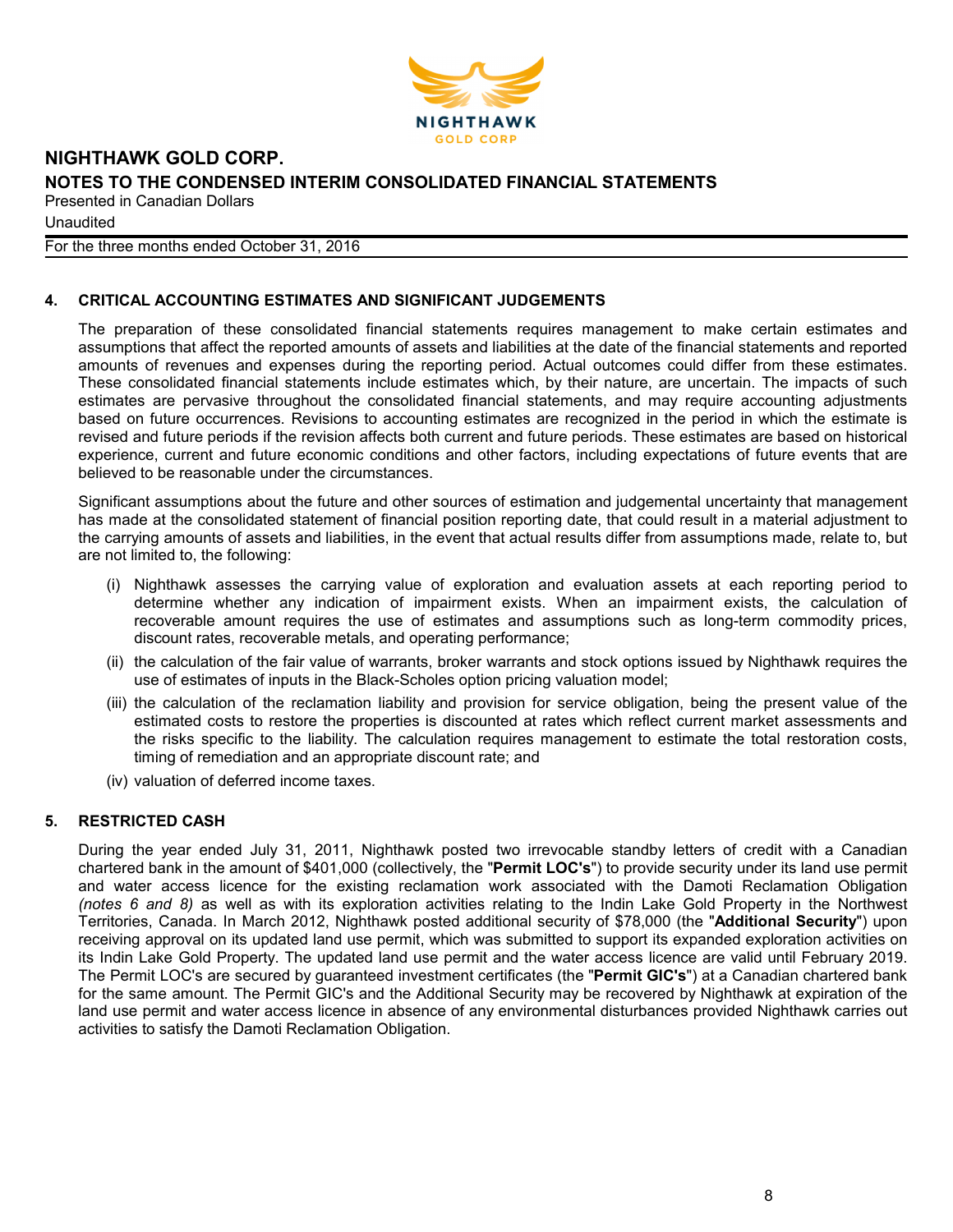

**Unaudited** 

For the three months ended October 31, 2016

# **5. RESTRICTED CASH (continued)**

On January 26, 2012, under the terms of its agreement to acquire 100% ownership of the mineral claims and leases of the former producing Colomac Gold Mine (the "**Colomac Gold Project**") *(note 6)*, Nighthawk entered into three letters of credit totaling \$5,000,000 at a Canadian chartered bank in favour of Aboriginal Affairs and Northern Development Canada ("**AANDC**") to secure Nighthawk's service obligation to perform reclamation services on three other sites as follows: \$3,000,000 for the Diversified site, \$1,000,000 for the Spider Lake site and \$1,000,000 for the Chalco Lake site (collectively, the "**Colomac LOC's**") *(note 7)*. The Colomac LOC's are secured by guaranteed investment certificates (the "**Colomac GIC's**") at a Canadian chartered bank for the same amounts. Upon completion of the service obligation with respect to each reclamation site to the satisfaction of an independent third party engineer, the Colomac LOC's with respect to each site will be released and the hold restriction on the related Colomac GIC will be eliminated. At any time, the Company may terminate the liability relating to this service obligation, but as a consequence would relinquish the related Colomac GIC still held as security against the Colomac LOC's at that time.

In Fiscal 2013, the reclamation activities at the Chalco Lake site were completed and the approval of the third party engineer was obtained. As a result, the Colomac LOC with respect to the Chalco Lake site was released and the hold restriction on \$1,000,000 was eliminated at that time *(note 7)*.

|                                        | Permit     | Colomac | <b>Total</b>           |
|----------------------------------------|------------|---------|------------------------|
|                                        | security   | GIC's   | restricted cash        |
|                                        |            |         |                        |
| Balance - July 31 and October 31, 2016 | 479,000 \$ |         | 4,000,000 \$ 4,479,000 |

# **6. EXPLORATION AND EVALUATION ASSETS**

| <b>Mineral Property</b>                              | Option &<br>acquisition<br>costs | Exploration |   | Balance<br>July 31,<br>2016 |   | Option &<br>acquisition<br>costs |   | <b>Exploration</b> |    | <b>Balance</b><br>October 31,<br>2016     |
|------------------------------------------------------|----------------------------------|-------------|---|-----------------------------|---|----------------------------------|---|--------------------|----|-------------------------------------------|
| Indin Lake Gold Property \$10,138,739 \$             |                                  | 29,214,686  | S | 39, 353, 425                | S | 10,156,123                       | S | 31,346,766         | S  | 41,502,889                                |
| <b>Mineral Property</b>                              |                                  |             |   |                             |   |                                  |   |                    |    | <b>Indin Lake</b><br><b>Gold Property</b> |
| Balance - July 31, 2016                              |                                  |             |   |                             |   |                                  |   |                    | \$ | 39,353,425                                |
| Acquisition costs<br><b>Exploration expenditures</b> |                                  |             |   |                             |   |                                  |   |                    |    | 17,384<br>2,132,080                       |
| Balance - October 31, 2016                           |                                  |             |   |                             |   |                                  |   |                    | \$ | 41,502,889                                |

#### **Indin Lake Gold Property**

In August 2008, Nighthawk acquired 6 mining leases and 6 mining claims (the "**Damoti Lake Property**") which lie within Nighthawk's Indin Lake Gold Property in the Indin Lake Greenstone Belt located approximately 200 kilometres north of Yellowknife, Northwest Territories. The Damoti Lake Property is subject to an existing 2% net smelter return royalty. Upon acquisition, a reclamation obligation existed at the Damoti Lake Property (the "**Damoti Reclamation Obligation**"). At the time of acquisition, the estimated cost of the Damoti Reclamation Obligation could not be reliably measured. Nighthawk has since carried out environmental assessments using a third party specialist and has estimated the cost of the Damoti Reclamation Obligation to be \$401,150 *(note 8)*. Nighthawk has capitalized the Damoti Reclamation Obligation, and related assessment costs, as acquisition costs related to the Damoti Lake Property as the liability was assumed at acquisition. During the three months ended October 31, 2016, Nighthawk incurred \$17,384 (three months ended October 31, 2015 - \$32,595) of assessment costs which have been capitalized as acquisition costs.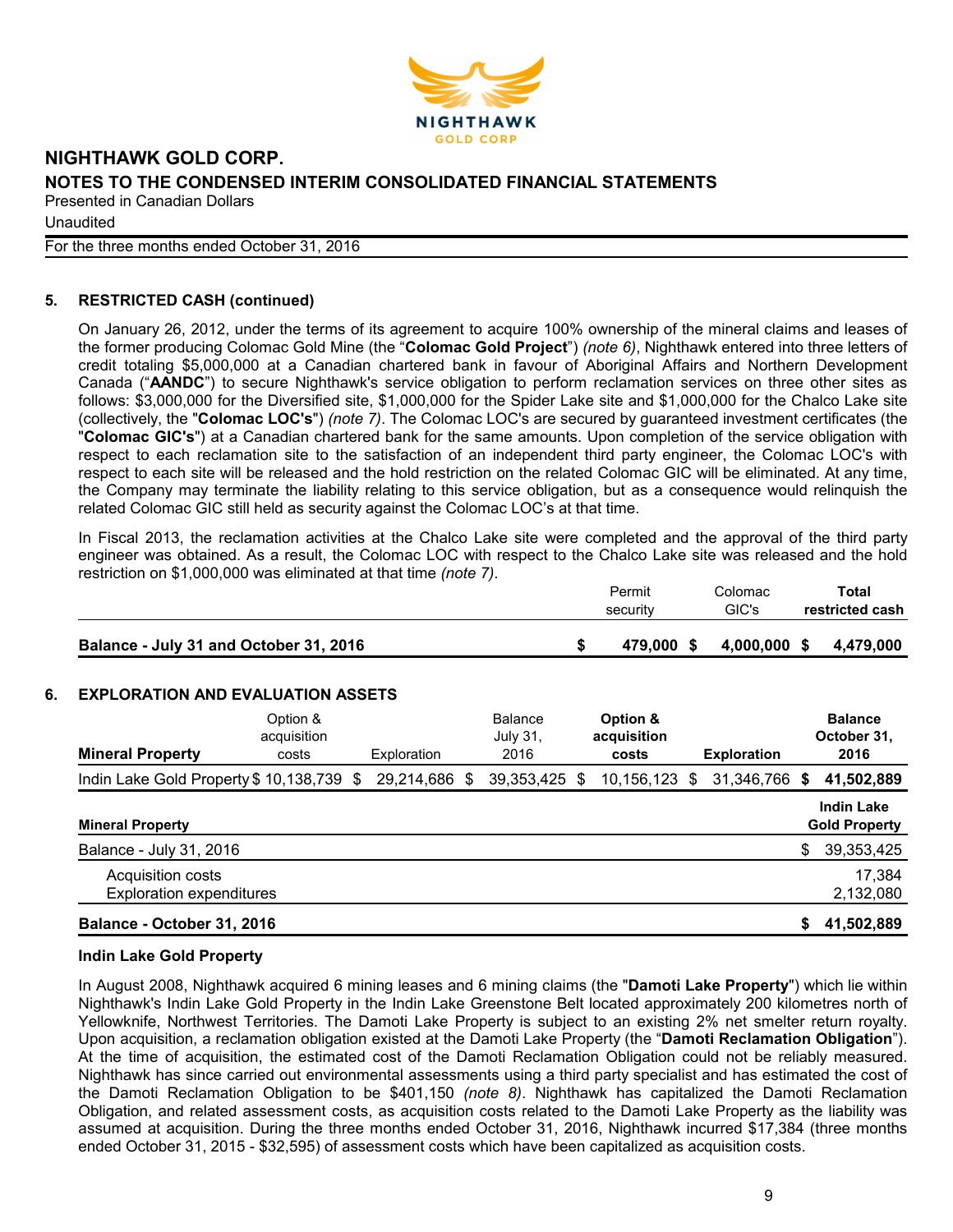

**Unaudited** 

For the three months ended October 31, 2016

# **6. EXPLORATION AND EVALUATION ASSETS (continued)**

Under agreements dated January 7, 2011, and as amended on April 4, 2013, Nighthawk acquired 100% interest in 15 mining leases and 3 mining claims (the "**Indin Lake Properties**") within the Indin Lake Greenstone Belt, subject to existing net smelter royalties on certain claims ranging from 2% to 5%, by making payments of cash and shares totalling \$725,000. In January and April 2011, Nighthawk staked 107 additional mining claims in the Northwest Territories which link the Indin Lake Properties and the Damoti Lake Property, thereby consolidating much of the Indin Lake Gold Property's ground.

In January 2012, Nighthawk completed an agreement to acquire 100% ownership of the mineral claims and leases of the Colomac Gold Project, located within the Indin Lake Greenstone Belt and contiguous to and surrounded by Nighthawk's existing Indin Lake Gold Property in the Northwest Territories, from AANDC. As consideration for the Colomac Gold Project, Nighthawk committed to perform reclamation services on three other sites within the Indin Lake Gold Property land package which are the responsibility of AANDC: the Diversified, Chalco Lake, and Spider Lake sites. The obligation for the services is to be carried out on behalf of AANDC to a maximum of \$5,000,000. See note 7 for further details on the provision for service obligation remaining at October 31, 2016. The Company did not assume the reclamation liabilities of these three sites and is not responsible for any historical environmental liabilities associated with the Colomac Gold Project. At any time, the Company may terminate the liability relating to this service obligation, but as a consequence would relinquish the related Colomac GIC still held as security against the Colomac LOC's at that time.

#### **7. PROVISION FOR SERVICE OBLIGATION**

As consideration for the Colomac Gold Project *(note 6)*, Nighthawk agreed to perform reclamation services on three other sites within the Indin Lake Gold Property land package which are the responsibility of AANDC: Diversified, Chalco Lake, and Spider Lake. The obligation for the reclamation services is to be carried out on behalf of AANDC to a maximum of \$5,000,000. Upon closing, Nighthawk entered into the Colomac LOC's totaling \$5,000,000 in favour of AANDC to secure Nighthawk's obligation to perform the services for each site. The Colomac LOC's are secured by the Colomac GIC's at a Canadian chartered bank for the same amounts *(note 5)*. Nighthawk did not assume the reclamation liabilities of these three sites. Upon completion of the service obligation with respect to each site to the satisfaction of an independent third party engineer, the Colomac LOC's with respect to each site will be released and the hold restriction on the related Colomac GIC will be eliminated. At any time, the Company may terminate the liability relating to this service obligation, but as a consequence would relinquish the related Colomac GIC still held as security against the Colomac LOC's at that time. In March 2013, the reclamation activities at the Chalco Lake site were completed upon approvals of the third party engineer.

| Balance - July 31 and October 31, 2016 |  | \$3,012,314 |
|----------------------------------------|--|-------------|
|                                        |  |             |

# **Service Obligation**

#### **8. RECLAMATION PROVISION**

Upon acquisition of the Damoti Lake Property *(note 6)*, the Damoti Reclamation Obligation existed at the Damoti Lake Property. At the time of acquisition, the estimated cost of the Damoti Reclamation Obligation could not be reliably measured. Nighthawk has since carried out environmental assessments using a third party specialist and estimated the cost of the Damoti Reclamation Obligation to be \$401,150. Nighthawk posted the Permit GIC's, to secure the Permit LOC's, and remitted the Additional Security for an amount of \$479,000 *(note 5)* to provide security under its land use permit and water access licence for the Damoti Reclamation Obligation as well as for exploration activities relating to the Indin Lake Gold Property.

|                                        |                | Amount  |
|----------------------------------------|----------------|---------|
| Balance - July 31 and October 31, 2016 |                | 401.150 |
|                                        | $\overline{ }$ |         |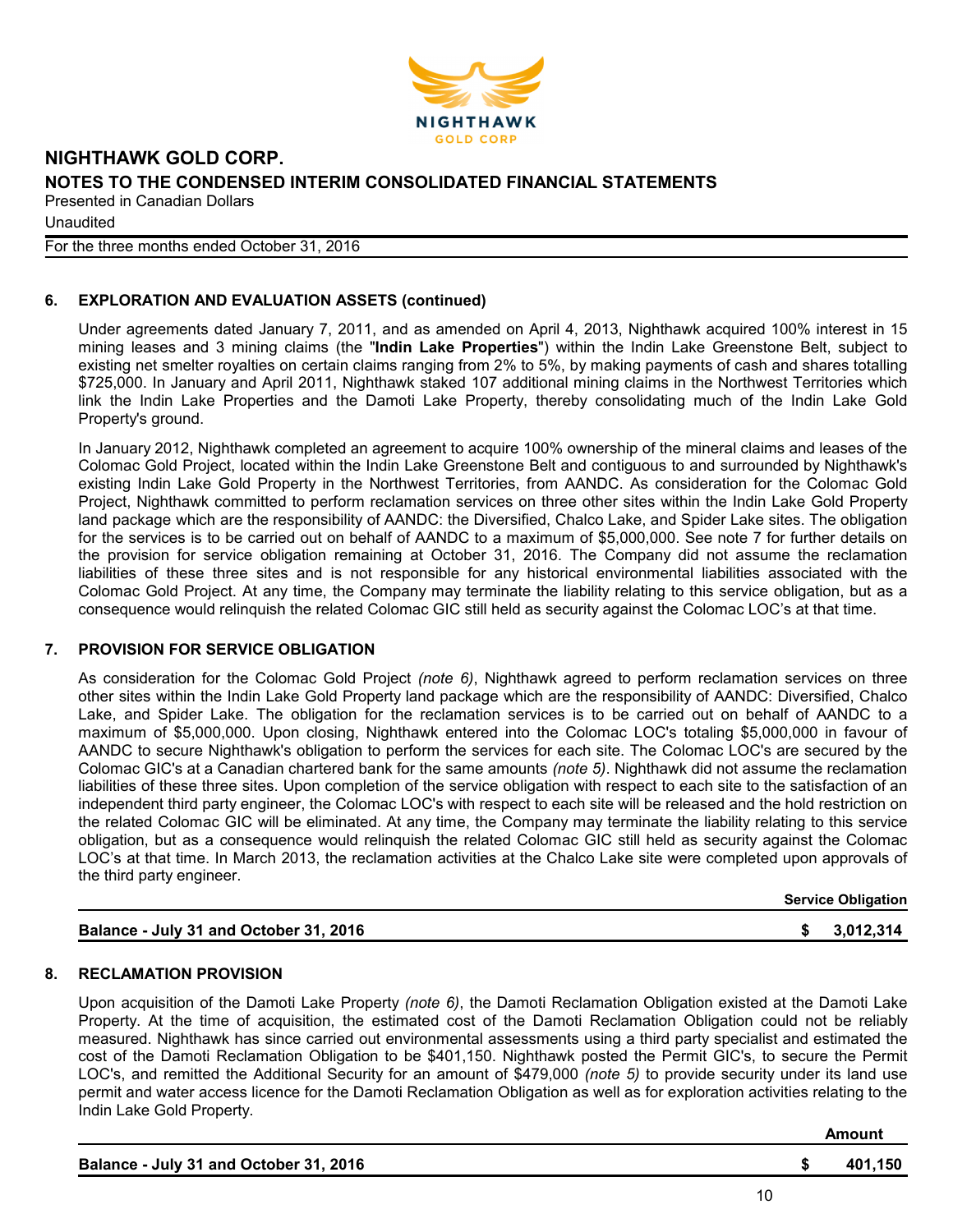

**Unaudited** 

For the three months ended October 31, 2016

# **9. SHARE CAPITAL**

# **(a) Common Shares Authorized Capital** - Unlimited common shares **Issued**

|                                                                                                                                                                                 | Number of<br>shares       | Consideration                |
|---------------------------------------------------------------------------------------------------------------------------------------------------------------------------------|---------------------------|------------------------------|
| Balance - July 31, 2016                                                                                                                                                         | 134,380,491 \$ 53,168,940 |                              |
| Issuance of common shares on exercise of warrants<br>Issuance of common shares on exercise of stock options<br>Fair value of warrants and stock options transferred on exercise | 800,000<br>503,740        | 120,000<br>111,872<br>59.375 |
| Balance - October 31, 2016                                                                                                                                                      | 135,684,231 \$ 53,460,187 |                              |

### **(b) Warrants**

|                            | Number of<br>warrants | <b>Allocated</b><br>value |
|----------------------------|-----------------------|---------------------------|
| Balance - July 31, 2016    | 3,000,000             | 32,643                    |
| Secured Note Warrants      | (800,000)             | (8,705)                   |
| Balance - October 31, 2016 | 2,200,000             | 23,938                    |

During the year ended July 31, 2016, warrants were issued in connection with a debt financing in November 2015 (the "**Secured Note Warrants**"). The Secured Note Warrants were issued having a fair value of \$36,995.

A summary of Nighthawk's outstanding warrants at October 31, 2016 is presented below:

| Number of |                       |                    |
|-----------|-----------------------|--------------------|
| warrants  | <b>Exercise price</b> | <b>Expiry date</b> |
| 2.200.000 | \$0.15                | November 20, 2017  |
|           |                       |                    |

(a) Subsequent to period end, 2,200,000 Secured Note Warrants were exercised.

Option pricing models require the use of highly subjective estimates and assumptions including the expected stock price volatility. Volatility is based on the historical volatility of Nighthawk. Changes in the underlying assumptions can materially affect the fair value estimates.

# **(c) Contributed Surplus**

#### **Share-based Payment Reserve**

| Balance - October 31, 2016                            | 9,967,173           |
|-------------------------------------------------------|---------------------|
| Stock-based compensation<br>Exercise of stock options | 38.978<br>(50, 670) |
| Balance - July 31, 2016                               | 9,978,865           |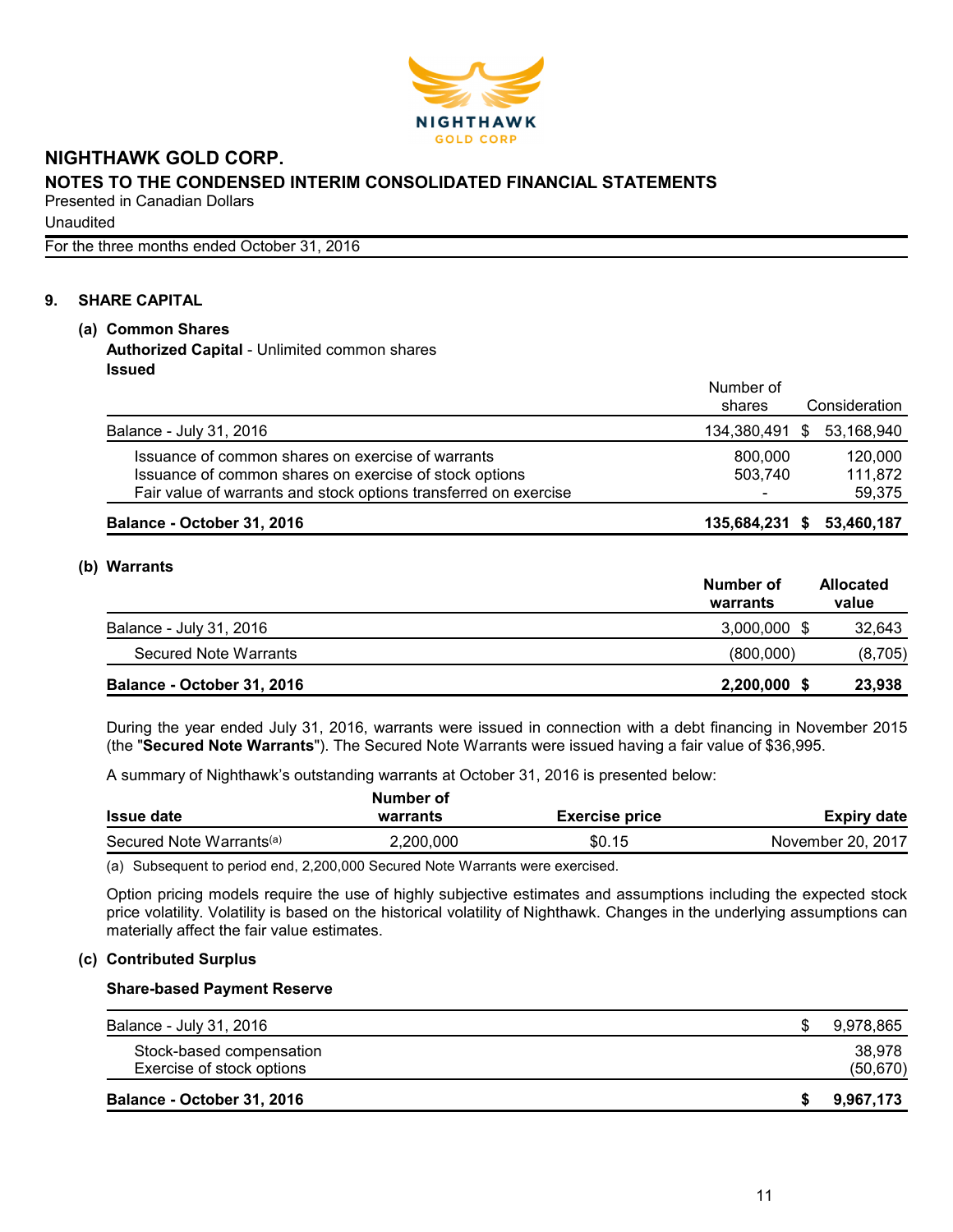

**Unaudited** 

For the three months ended October 31, 2016

### **9. SHARE CAPITAL (continued)**

### **(c) Contributed Surplus (continued)**

#### **Stock Options**

Nighthawk has a stock option plan under which stock options may be granted to Nighthawk's directors, senior officers, employees, consultants and consultant companies. The stock option plan: (i) provides that the number of common shares reserved for issuance, within a one year period, to any one optionee, shall not exceed 5% of the outstanding common shares; (ii) provides the maximum number of common shares reserved for issuance pursuant to options granted to insiders may not exceed 10%; (iii) and contains other provisions to ensure the stock option plan is compliant with stock exchange regulations. The options granted vest immediately or as otherwise determined by Nighthawk's Board of Directors.

|                            | Number of<br>options    | Weighted<br>average<br>exercise price |  |  |
|----------------------------|-------------------------|---------------------------------------|--|--|
| Balance - July 31, 2016    | 10,894,176 \$           | 0.33                                  |  |  |
| Exercised<br>Expired       | (503, 740)<br>(243,700) | 0.22<br>0.48                          |  |  |
| Balance - October 31, 2016 | 10,146,736 \$           | 0.34                                  |  |  |

A summary of Nighthawk's outstanding stock options at October 31, 2016 is presented below:

| <b>Expiry date</b> | <b>Options</b><br>outstanding | <b>Options</b><br>exercisable | <b>Exercise price</b> | <b>Weighted average</b><br>remaining life<br>(years) |
|--------------------|-------------------------------|-------------------------------|-----------------------|------------------------------------------------------|
| January 17, 2017   | 81,233                        | 81,233                        | \$0.30                | 0.2                                                  |
| September 13, 2017 | 129,974                       | 129,974                       | \$0.30                | 0.9                                                  |
| January 29, 2018   | 64,986                        | 64,986                        | \$0.30                | 1.2                                                  |
| July 15, 2018      | 680,000                       | 680,000                       | \$0.60                | 1.7                                                  |
| November 29, 2018  | 364,000                       | 364,000                       | \$0.50                | 2.1                                                  |
| March 12, 2019     | 633,620                       | 633,620                       | \$0.46                | 2.4                                                  |
| June 10, 2019      | 820,456                       | 820,456                       | \$0.61                | 2.6                                                  |
| August 12, 2019    | 162,467                       | 162.467                       | \$0.61                | 2.8                                                  |
| December 17, 2019  | 2,200,000                     | 2,200,000                     | \$0.34                | 3.1                                                  |
| December 1, 2020   | 2,030,000                     | 2,030,000                     | \$0.15                | 4.1                                                  |
| June 8, 2021       | 2,530,000                     | 2,530,000                     | \$0.25                | 4.6                                                  |
| July 4, 2021       | 450,000                       | 300,000                       | \$0.37                | 4.7                                                  |
|                    | 10,146,736                    | 9,996,736                     | \$0.34                | 3.5                                                  |

The weighted average exercise price of the outstanding and exercisable options was \$0.34. The weighted average remaining contractual life of outstanding options is 3.5 years.

Option pricing models require the use of highly subjective estimates and assumptions including the expected stock price volatility. Volatility is based on the historical volatility of Nighthawk. Changes in the underlying assumptions can materially affect the fair value estimates.

The options issued to non-employees were valued using the fair value of the equity instrument granted in the absence of a reliable estimate of the fair value of the goods or services received.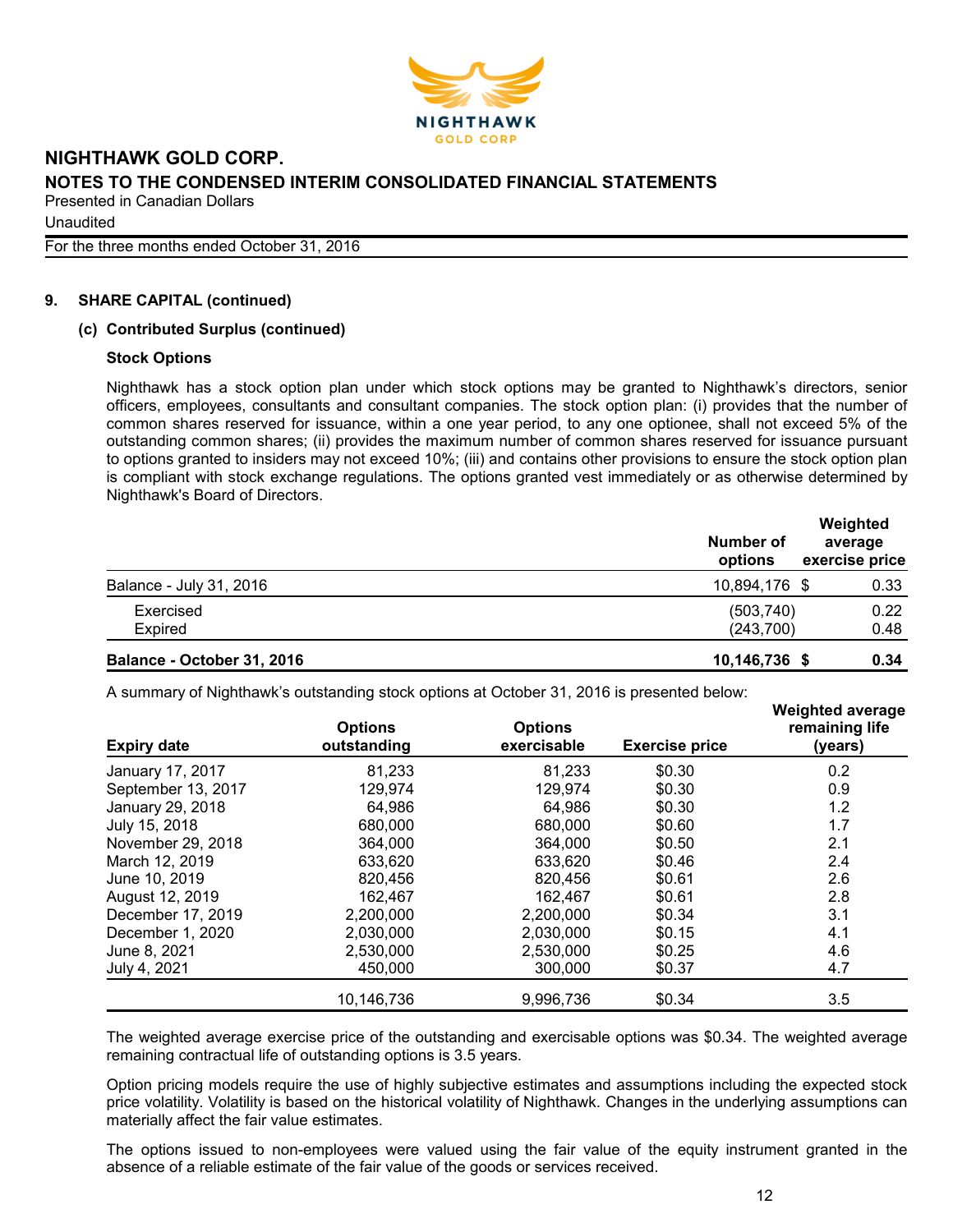

**Unaudited** 

For the three months ended October 31, 2016

# **10. NET LOSS PER SHARE**

Net loss per share has been calculated using the weighted average number of shares outstanding during the three months ended October 31, 2016 and 2015.

| For the three months ended October 31,             | 2016            | 2015       |
|----------------------------------------------------|-----------------|------------|
| Net loss for the period                            | $(252, 622)$ \$ | (98, 165)  |
| Basic and fully diluted weighted average number of |                 |            |
| shares outstanding during the period               | 135,106,991     | 58,292,808 |
| Basic and fully diluted net loss per share         | Nil \$          | Nil        |

Fully diluted weighted average common shares outstanding for the three months ended October 31, 2016 and 2015 are not reflective of the outstanding stock options, warrants and broker warrants as their exercise would be anti-dilutive in the loss per share calculation.

### **11. RELATED PARTY DISCLOSURES**

#### **(a) Director and Executive Management Compensation**

Directors and executive management's compensation for the three months ended October 31, 2016 and 2015 consisted of the following:

| For the three months ended October 31,          | 2016            | 2015             |
|-------------------------------------------------|-----------------|------------------|
| Cash compensation<br><b>Employment benefits</b> | 57.500<br>4.578 | 102.500<br>2,051 |
|                                                 | 62.078          | 104,551          |

#### **(b) Director and Executive Management Transactions**

The aggregate value of transactions and outstanding balances relating to entities over which directors and executive management have control or significant influence were as follows:

|                       |      | <b>Transaction value</b> |                                             |  |            |  |                          | Balance outstanding as at |                  |
|-----------------------|------|--------------------------|---------------------------------------------|--|------------|--|--------------------------|---------------------------|------------------|
| <b>Transaction</b>    | Note |                          | for the three months ended Oct. 31,<br>2016 |  | 2015       |  | October 31.<br>2016      |                           | July 31,<br>2016 |
| Geological consulting | 11,  |                          | 37.500                                      |  | 37,500     |  | 12,500                   |                           | 12,500           |
| Consulting            | (2)  |                          | 20,000                                      |  | 20,000     |  | $\overline{\phantom{0}}$ |                           | -                |
|                       | (3)  |                          |                                             |  | 45,000 \$  |  |                          |                           |                  |
|                       |      |                          | 57,500 \$                                   |  | 102,500 \$ |  | 12.500                   |                           | 12.500           |

(1) During the three months ended October 31, 2016, Nighthawk paid geological consulting fees of \$37,500 (three months ended October 31, 2015 - \$37,500) to Byron Geological Inc., a company controlled by Dr. Michael Byron, the current Chief Executive Officer and a Director of Nighthawk. At October 31, 2016, the balance owed was \$12,500 (July 31, 2016 - \$12,500).

(2) During the three months ended October 31, 2016, Nighthawk paid financial consulting fees of \$20,000 (three months ended October 31, 2015 - \$20,000) to 2245448 Ontario Inc., a company controlled by Michael Leskovec, the Chief Financial Officer of Nighthawk. At October 31, 2016, the balance owed was \$nil (July 31, 2016 - \$nil).

(3) During the three months ended October 31, 2016, Nighthawk paid consulting fees of \$nil (three months ended October 31, 2015 - \$45,000) to Heather Grace & Co., a company controlled by David Wiley, the former Chief Executive Officer of Nighthawk. At October 31, 2016, the balance owed was \$nil (July 31, 2016 - \$nil).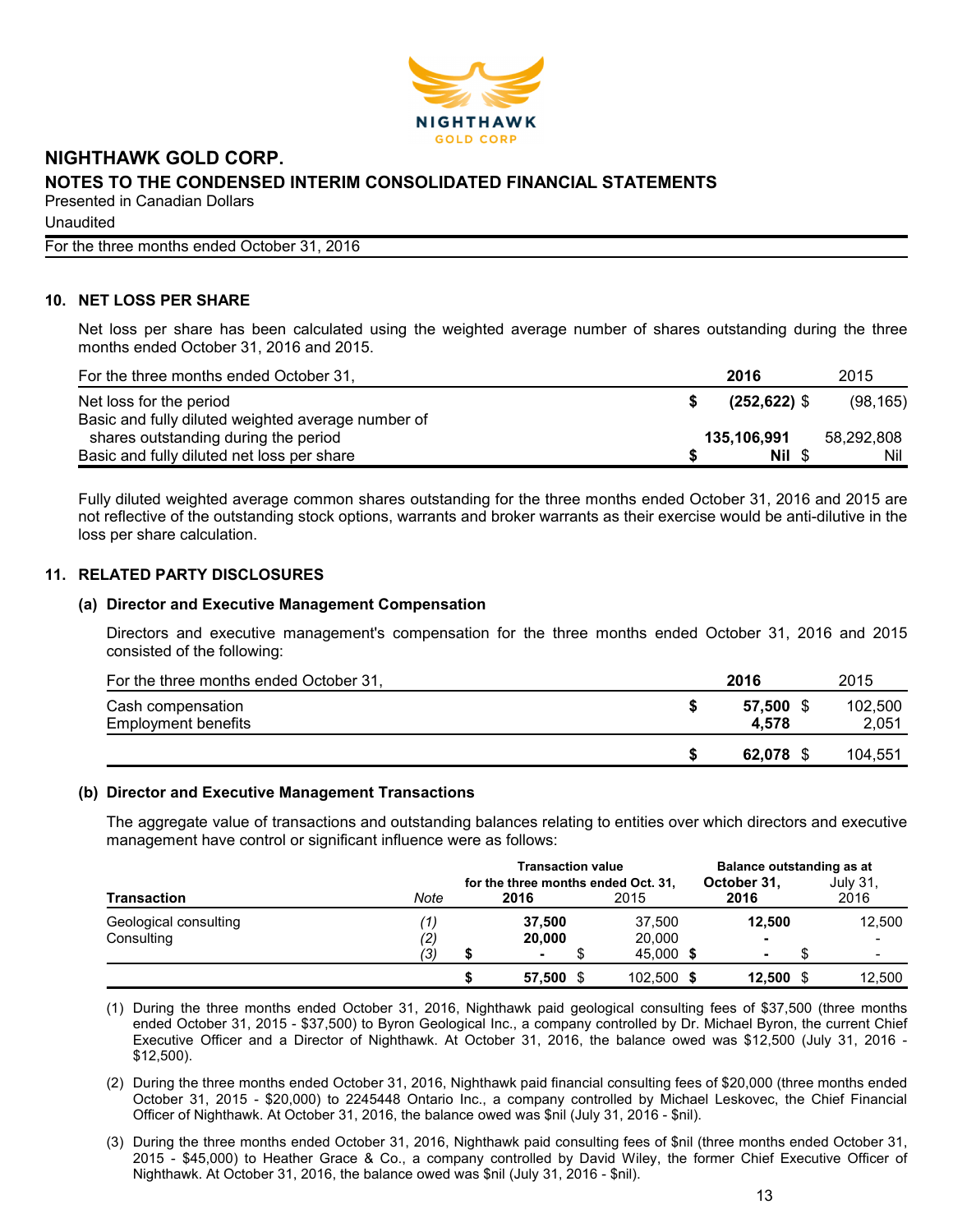

**Unaudited** 

For the three months ended October 31, 2016

# **12. MANAGEMENT OF CAPITAL RISK**

Nighthawk's capital management objective is to obtain adequate levels of funding to support its exploration activities, to obtain corporate and administrative functions necessary to support organizational functioning and obtain sufficient funding to further the identification and development of precious metal deposits. Achieving this objective requires management to consider the underlying nature of exploration activities, availability of capital, the cost of various capital alternatives and other factors.

Nighthawk raises capital, as necessary, to meet its needs and take advantage of perceived opportunities and, therefore, does not have a numeric target for its capital structure. Funds are primarily secured through equity capital raised by way of private placements. There can be no assurance that Nighthawk will be able to continue raising equity capital in this manner.

Establishing and adjusting capital requirements is a continuous management process. Exploration involves a high degree of "discovery" risk and substantial uncertainties about the ultimate ability of Nighthawk to achieve positive cash flows from operations. Consequently, management primarily funds Nighthawk's exploration activities and administrative costs by issuing share capital rather than using other capital sources that require fixed repayments of principal or interest. Nighthawk will continue to assess new properties and seek to acquire an interest in additional properties if it feels there is sufficient geologic or economic potential and if it has adequate financial resources to do so.

Development activities may begin once a property's mineral reserves are estimated and Nighthawk makes a positive production decision. At this point, management may consider other sources of financing such as senior debt or convertible debentures as a means to reduce equity dilution.

Nighthawk's capital under management at October 31, 2016 includes share capital of \$53,460,187 (July 31, 2016 - \$53,168,940).

Nighthawk invests all capital that is surplus to its immediate operational needs in short-term, liquid and highly rated financial instruments, such as cash, and short-term guarantee deposits, all held with major Canadian financial institutions.

There were no changes in Nighthawk's approach to capital management during the three months ended October 31, 2016 and Nighthawk is not subject to any externally imposed capital requirements other than the restricted cash held as guaranteed investment certificates at a Canadian chartered bank as security for the letters of credit posted with respect to Damoti Reclamation Obligation and the Colomac Security *(note 5)*.

As of October 31, 2016, Nighthawk had \$1,807,455 of flow-through expenditure obligations remaining, which must be expended by December 31, 2017.

#### **13. MANAGEMENT OF FINANCIAL AND OTHER RISK**

Nighthawk's financial instruments are exposed to financial risks as summarized below:

### **(a) Fair Value**

The carrying amount of cash, amounts receivable, and accounts payable and accrued liabilities represent their fair value due to their short-term nature. The fair value of the restricted cash are equal to its carrying value. Fair value represents the amount that would be exchanged in an arm's length transaction between willing parties and is best evidenced by a quoted market price if one exists.